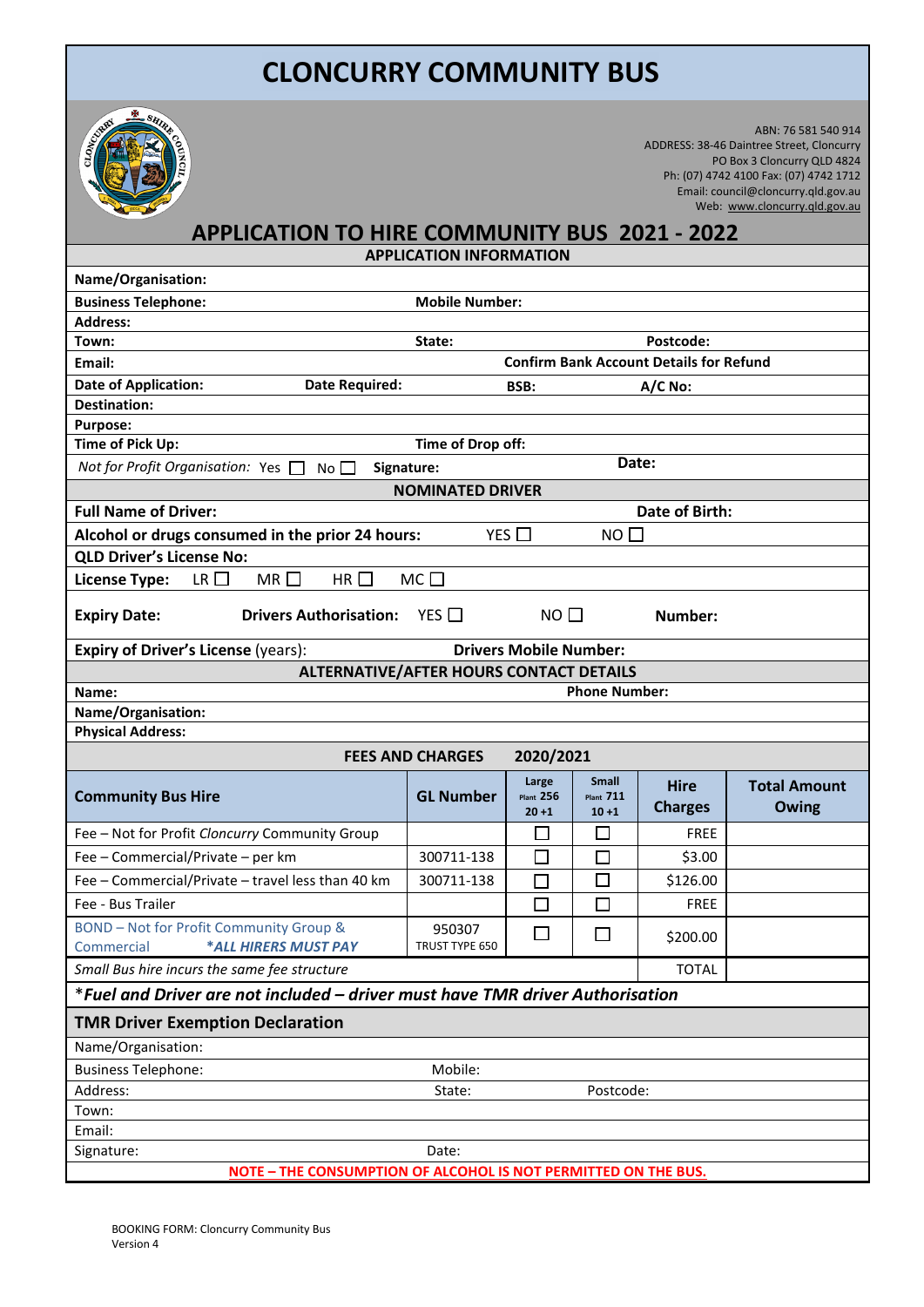# **Information Bulletin** PT 23/09.16



# **Operator Accreditation (OA) and Driver Authorisation (DA) Exemptions**

OA & DA requirements apply to the provision of particular public passenger services in Queensland.

This bulletin provides information about:

- Exemptions from OA requirements for booked hire services
- Exemptions from OA and DA requirements for courtesy and community transport services.

For more information, please refer to the following information bulletins:

- PT20 *Community & Courtesy Transport Services*
- PT205 *Operator Accreditation for Community & Courtesy Transport Services* - PT303 *Driver Authorisation for Booked Hire & Taxi*.

# **Exemptions for booked hire services**

An exemption from OA applies to an operator of a booked hire service when it is provided by an individual who is the operator and only driver for the service. If an operator of a booked hire service does not qualify for this exemption, they are required to hold OA for Taxis (including booked hire services). For more information about this OA requirement, refer to information bulletin PT203 *OA for Taxis (including booked hire services)*.

# **Exemptions for courtesy and community transport services**

OA and DA exemptions apply to a community or courtesy transport service if:

- the service is not available to the general community (regardless of the number of vehicles or type of vehicle used to provide the service); or
- no more than two vehicles are available, at any time, to provide the service, and each of the vehicles may be driven under a class C driver licence; or
- the service is a 'locally significant event service'.

*Note: A 'class C driver licence' is commonly known as a driver licence for a car. It may be used to drive a motor vehicle, other than a motorbike, with a seating capacity for 12 or less adults (including the driver) and that has a gross vehicle mass of not more than 4.5t.* 

#### **When is a service available to the general community?**

A service is available to the general community if any member of the community is capable of meeting requirements for receiving the service. In other words, if a restriction on receiving the service can be easily met by any member of the community then the service is available to the

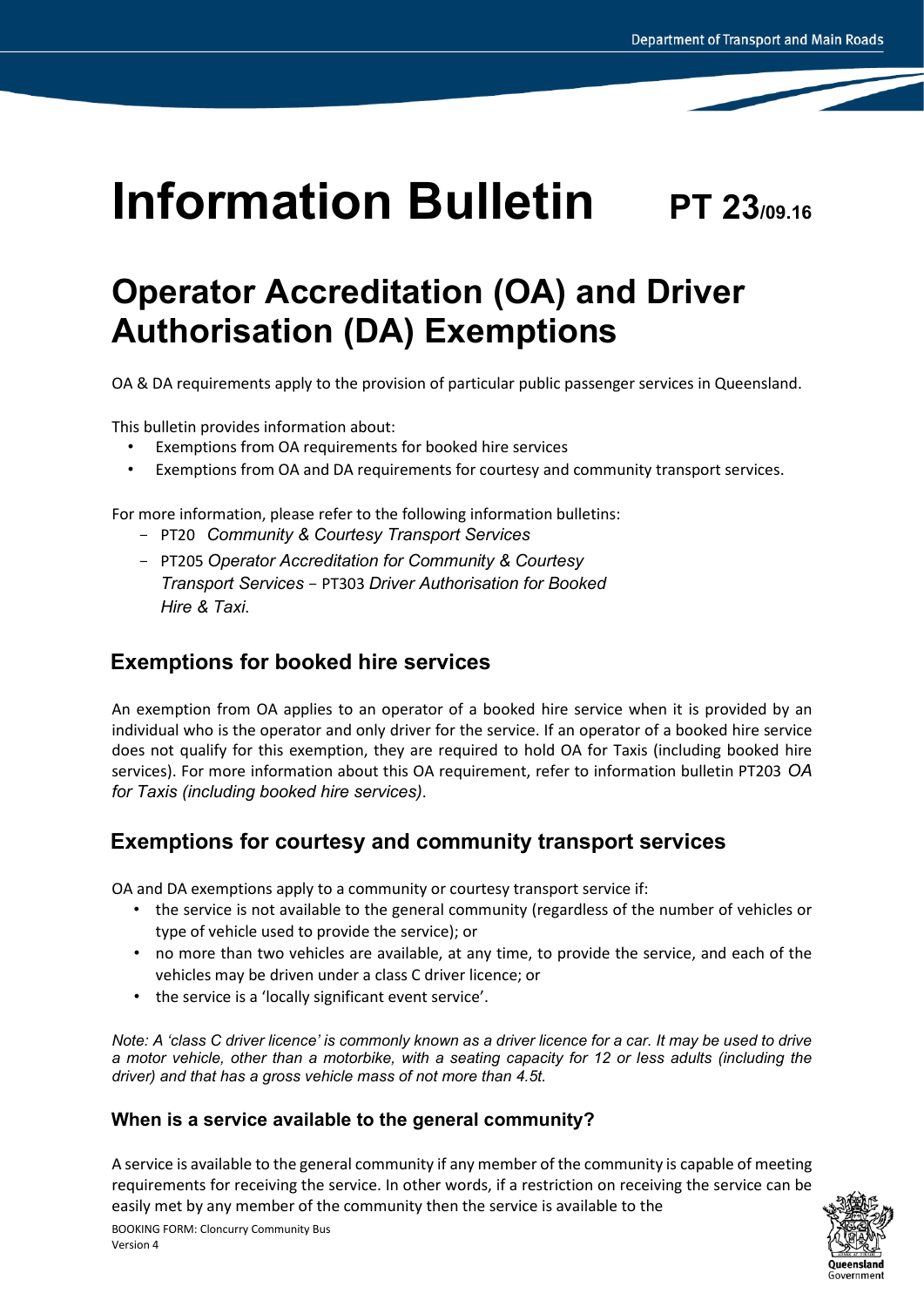general community. Examples are provided in Attachment 1.

#### **When is a service not available to the general community?**

A service is not available to the general community if a condition for travel cannot be easily satisfied by any member of the community. Examples of this type of restriction include conditions of travel that relate to disability, medical conditions, or age. Examples are provided in Attachment 1.

#### **What is a locally significant event service?**

A locally significant event service is a public passenger service:

- operating in or near a local government area with a population of less than 2500 people according to the most recent estimated resident population for the area stated on the Australian Bureau of Statistics website; and
- provided, free of charge, for carrying passengers to or from an event (such as an annual show day or race day) that is held no more than twice a year in or near the area and open to attendance by the general public, either free of charge or on payment of an entry fee; and
- for which no more than 2 motor vehicles are available, at any time, to provide the service.

#### **Operators who provide more than one community transport service**

If an operator provides more than one service, each service must be considered independently to determine the OA and DA requirements that apply to each service. Some services provided by one operator may require OA and DA while others may be exempt.

#### *Example*—

An operator through separate government funding arrangements might provide: a) a community transport service to young people with a disability; and

b) a community transport service attached to a alcohol and drug education program.

Each of these community transport services must be considered separately when determining OA and DA requirements. Even though OA and DA may be required for one community transport service provided by an operator, an exemption can still be applied to another community transport service provided by that same operator if the exemption requirements are satisfied.

For the example above—

- OA and DA requirements apply to the service attached to the alcohol and drug education program if participation in the program is open to the general community.
- The service to young people with a disability is exempt from the requirements for OA and DA requirements because the service is not available to the general community.
- An operator of both these two services would require OA but only in regard to the provision of the nonexempt service (the service attached to the alcohol and drug education program).
- Drivers of the non-exempt service will require DA while drivers of the exempt service do not.

#### **Operators who provide community transport services to numerous beneficiary groups in the same vehicle, at the same time.**

Some operators may receive separate funding to provide community transport services to different beneficiary groups. For cost efficiencies the operator may want to provide shared transport to the funded beneficiary groups. It is permissible for an operator to provide community transport services to two or more funded beneficiary groups in the same vehicle at the same time. Furthermore, doing so does not change whether any service qualifies for an exemption. If, when considered independently, each of the funded services were determined to be not available to the general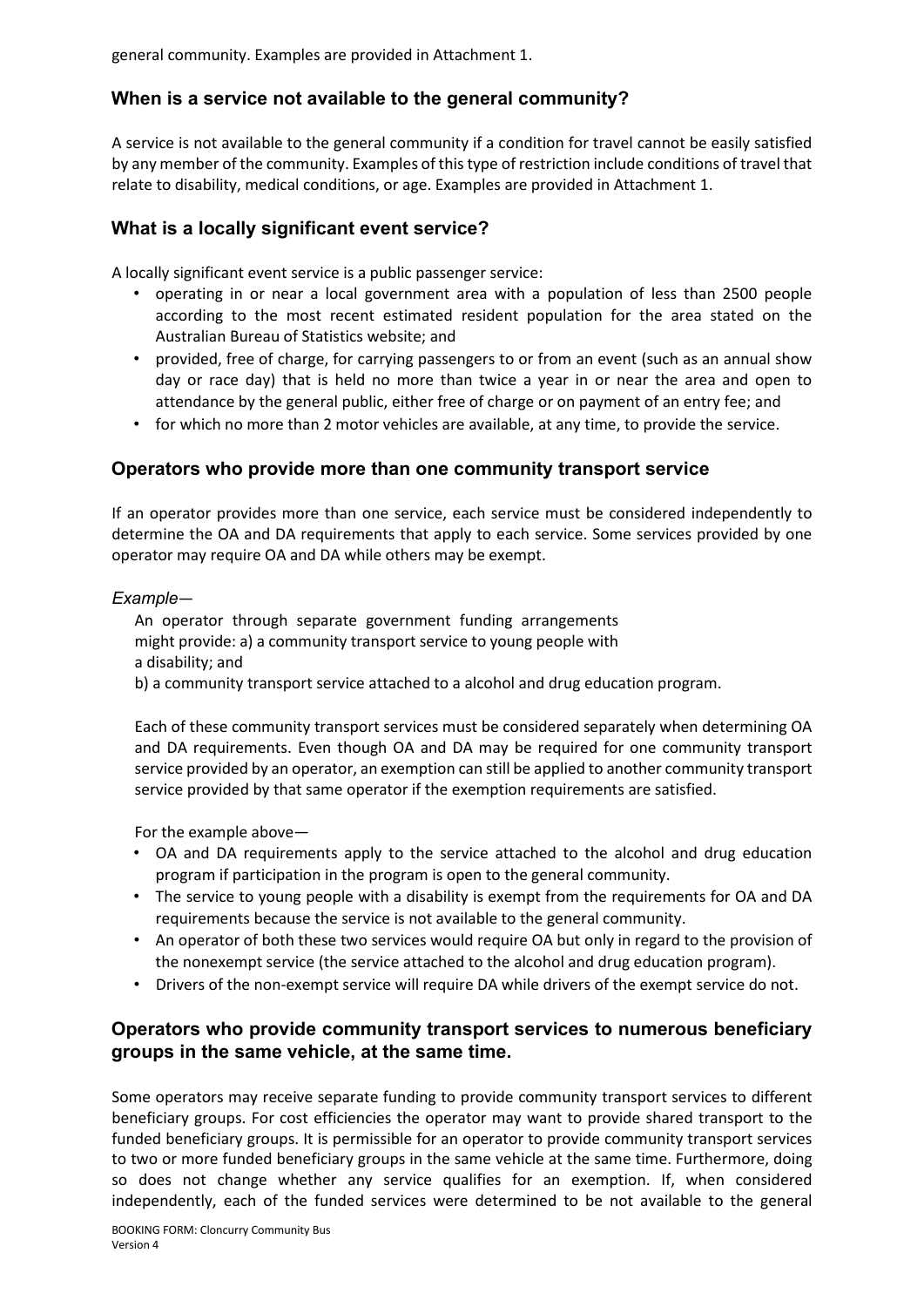community, then the services would not require OA or DA. Alternately, if one of the funded services did not qualify for an exemption then OA and DA would apply to service.

#### **Provision of transport to persons outside the target beneficiary group of a community transport service**

A community transport service is a public passenger service funded or subsidised out of public money or by a charity and provided for the benefit of a particular group. A community transport service can carry passengers outside of the funded beneficiary group so long as the service is being provided primarily for the funded target group. A service would no longer be considered a community transport service if it was evident that the funded target group was not the primary beneficiary of the service.

OA and DA requirements will apply to a community transport service that carries passengers outside its beneficiary group. The only exception is where the service uses no more than two vehicles that can be driven under a class C driver license. A community transport service that carries passengers outside its beneficiary group is held to be available to the general community.

# **Additional information**

The information contained in this bulletin has been produced as a guide to assist in the understanding of the legislation and policy. Clarification of any information in this bulletin may be obtained from the Department of Transport and Main Roads by contacting your local passenger transport office.

This bulletin is an interpretation of the relevant Acts, Regulation and Standard and should not be used as a reference to a point of law.

The legislation may be viewed on the internet at [www.legislation.qld.gov.au.](http://www.legislation.qld.gov.au/) Additional information about public passenger services is available on the Department of Transport and Main Roads internet site at www.tmr.qld.gov.au/information\_bulletins.

#### **Attachment 1**

### **Examples**

# **Services available to the general community**

- 1. Membership of a bowls club is open to the general community. The club provides a courtesy transport service bus to club members and guests. The service is available to the general community.
- 2. A service provided to meet the transport needs of a broad-based group within the community would be considered available to the general community unless criteria restrict who might use the service.
- 3. A sporting club or surf lifesaving club providing transport for members and guests to attend its club house for social activities is considered available to the general community.
- 4. The following are also considered available to the general community:
	- a) a service operated to take members of the general public to a local community or medical centre
	- b) a bus operated by a hotel, tourist resort, or backpacker hostel, that provides a pick-up and drop-off transport service for guests and clients